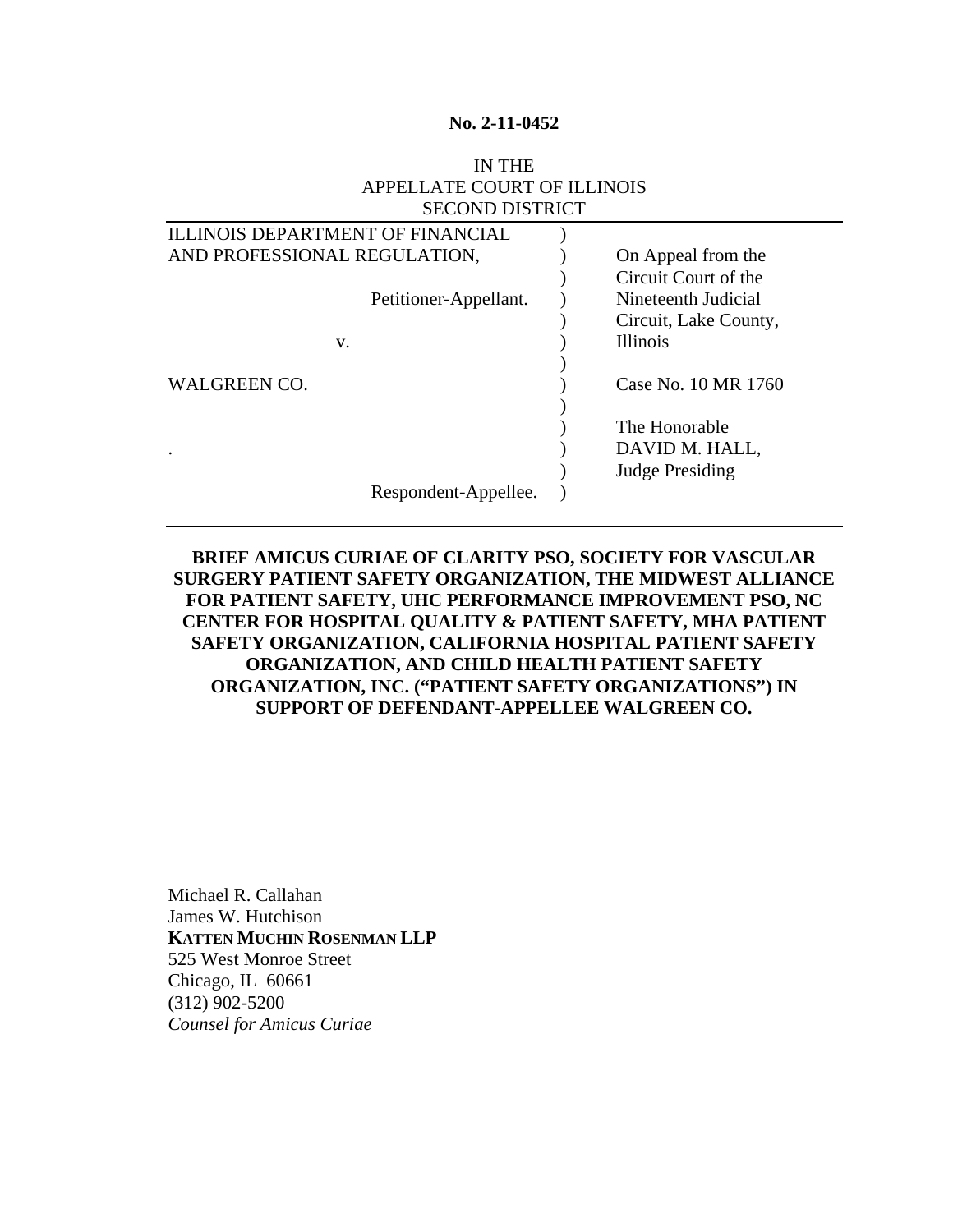# **POINTS AND AUTHORITIES**

| I. |           | The Walgreens' Medication Error Reports Subpoenaed by the Department<br>Are Strictly Privileged and Not Subject to Discovery Under the Patient |  |  |
|----|-----------|------------------------------------------------------------------------------------------------------------------------------------------------|--|--|
|    | A.        |                                                                                                                                                |  |  |
|    | <b>B.</b> |                                                                                                                                                |  |  |
|    |           |                                                                                                                                                |  |  |
|    |           |                                                                                                                                                |  |  |
|    |           | Churkey v. Rustica,                                                                                                                            |  |  |
|    |           | Darling v. Charleston Community Memorial Hospital,                                                                                             |  |  |
|    |           | Frigo v. Silver Cross Hospital and Medical Center,                                                                                             |  |  |
|    |           |                                                                                                                                                |  |  |
|    |           | Medicine, "To Err is Human: Building a Safer Health Care                                                                                       |  |  |
|    |           | Spiegelman v. Victory Memorial Hospital,                                                                                                       |  |  |
|    | C.        | The Patient Safety Act Preempts Conflicting Illinois Law and                                                                                   |  |  |
|    |           |                                                                                                                                                |  |  |
|    |           |                                                                                                                                                |  |  |
|    |           | Florida Hospital - Waterman, Inc. v. Buster,                                                                                                   |  |  |
|    |           |                                                                                                                                                |  |  |
|    | D.        | The Department's Additional Arguments that Walgreens'<br>Medication Error Reports Are Not Protected Patient Safety Work                        |  |  |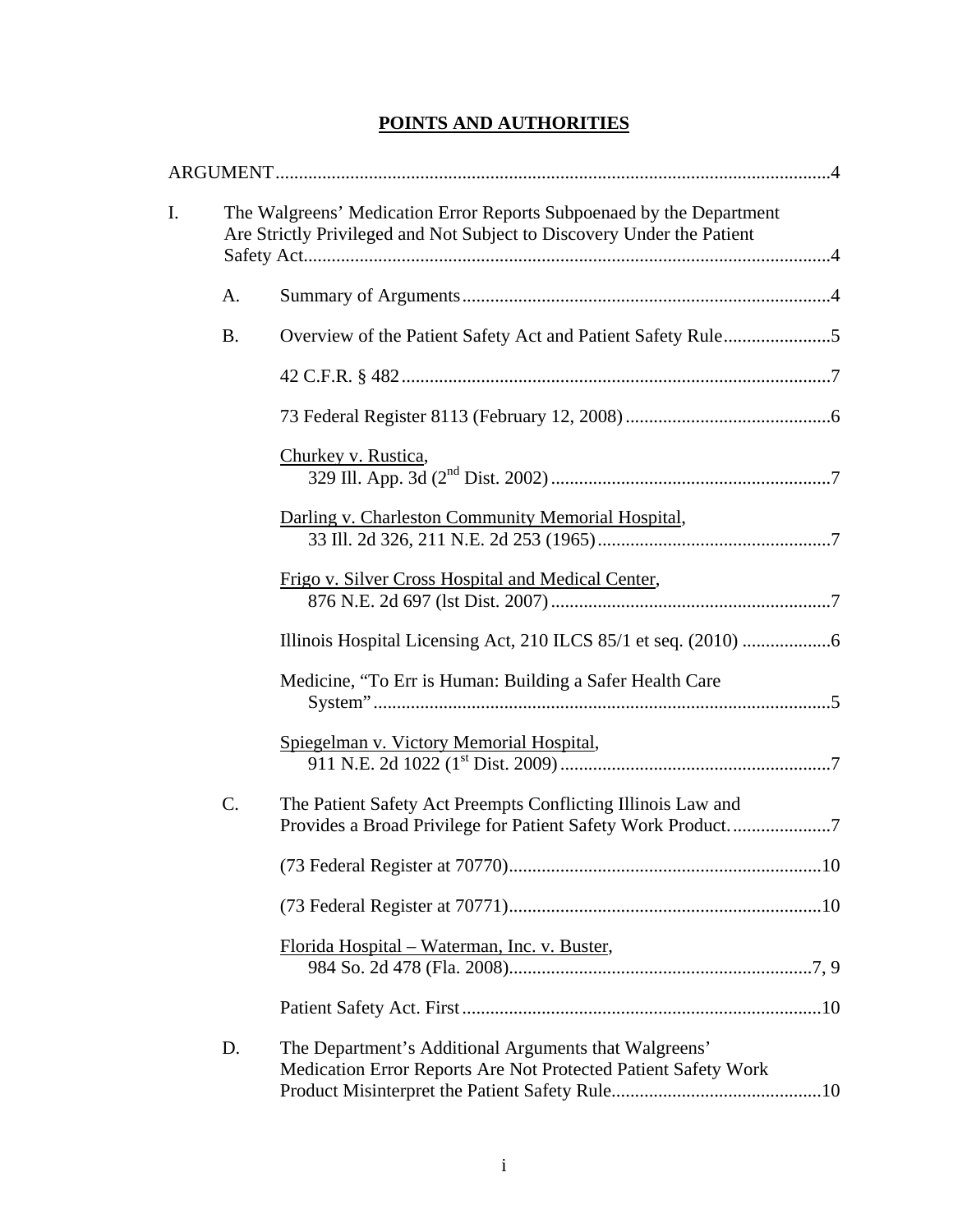|     | Lindsay v. Walgreen Co.                                                                                                                  |  |
|-----|------------------------------------------------------------------------------------------------------------------------------------------|--|
| II. | Other Recent Health Care Legislation Bolsters The Need To Protect<br>Patient Safety Information Such As The Medication Error Reports. 14 |  |
|     |                                                                                                                                          |  |
|     |                                                                                                                                          |  |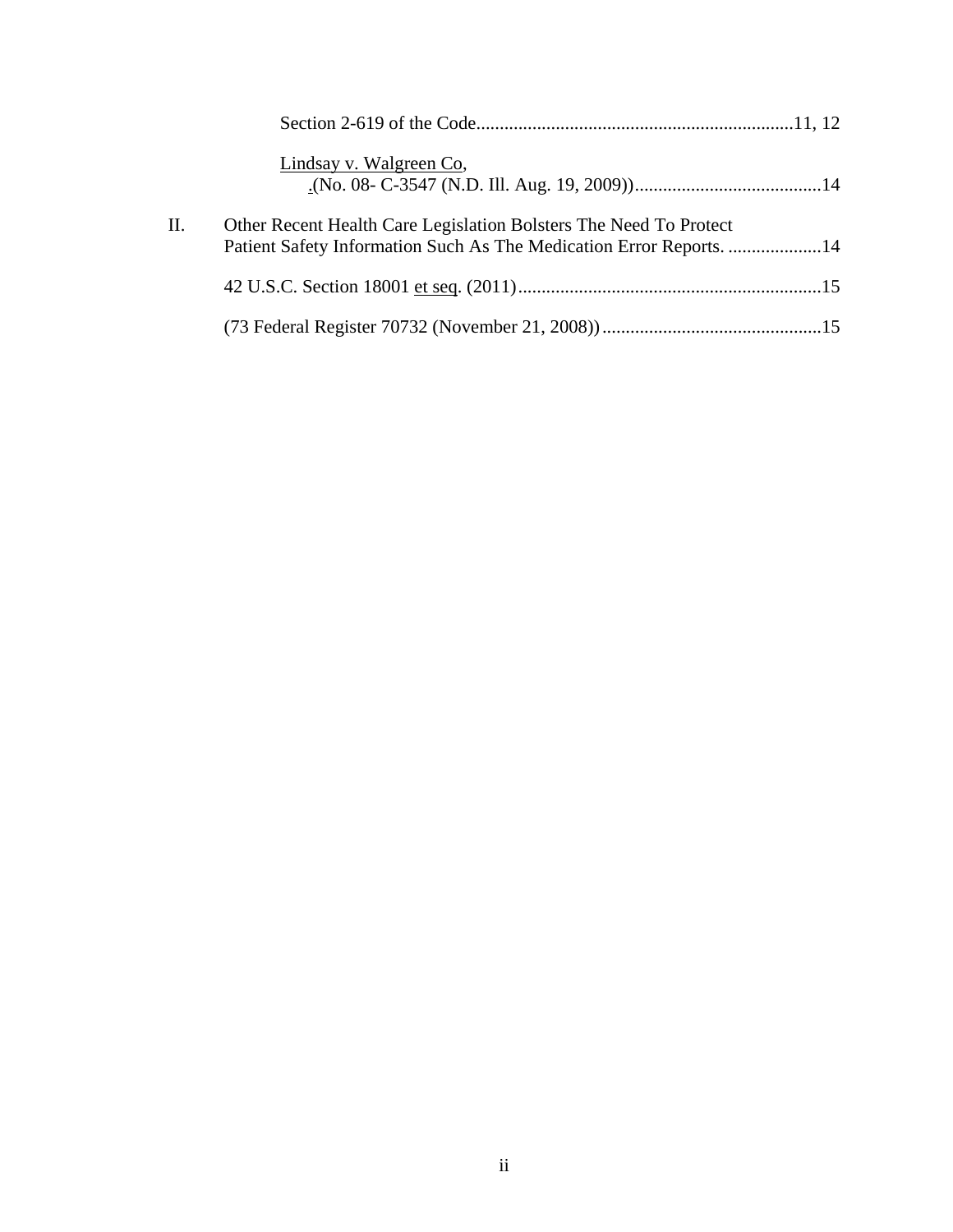#### **Statement of Interest**

As set forth in the motion for leave to file this brief, the *Amicus Curiae* include eight separate AHRQ certified Patient Safety Organizations ("PSOs"), including four PSOs located in Illinois, which were established pursuant to the Patient Safety and Quality Improvement Act of 2005 ("Patient Safety Act") (42 USC Section 299b1-21 et seq.). The decision in this case will directly affect all PSOs and their provider members in Illinois and around the country. A reversal of the trial court's decision that the Walgreen's medication error incident reports are protected from disclosure under the Patient Safety Act would significantly impair the ability of PSOs and providers to improve the quality of patient care services because it would destroy the privilege and confidentiality protections that have proven so critical to the candid and complete exchange and analysis of patient information used to assess and improve patient outcomes.

The Preamble to the final rules to implement the Patient Safety Act ("Patient Safety Rule") provides a good summary of the Act's purposes:

The Patient Safety Act focuses on creating a voluntary program through which health care providers can share information relating to patient safety events with PSOs, with the aim of improving patient safety and the quality of care nationwide. The statute attaches privilege and confidentiality protections to this information without fear of liability and creates PSOs to receive this protected information and analyze patient safety events. These protections will enable all health care systems to share data within a protected legal environment, both within and across states, without the threat that the information will be used against the providers.<sup>[1](#page-3-0)</sup>

The Patient Safety Rule has been in effect for over two and a half years and

provides protections for patient safety information, referred to as "patient safety work

<span id="page-3-0"></span> $\frac{1}{1}$ 

 <sup>73</sup> Federal Register 70732 (November 21, 2008). The final rule became effective January 19, 2009.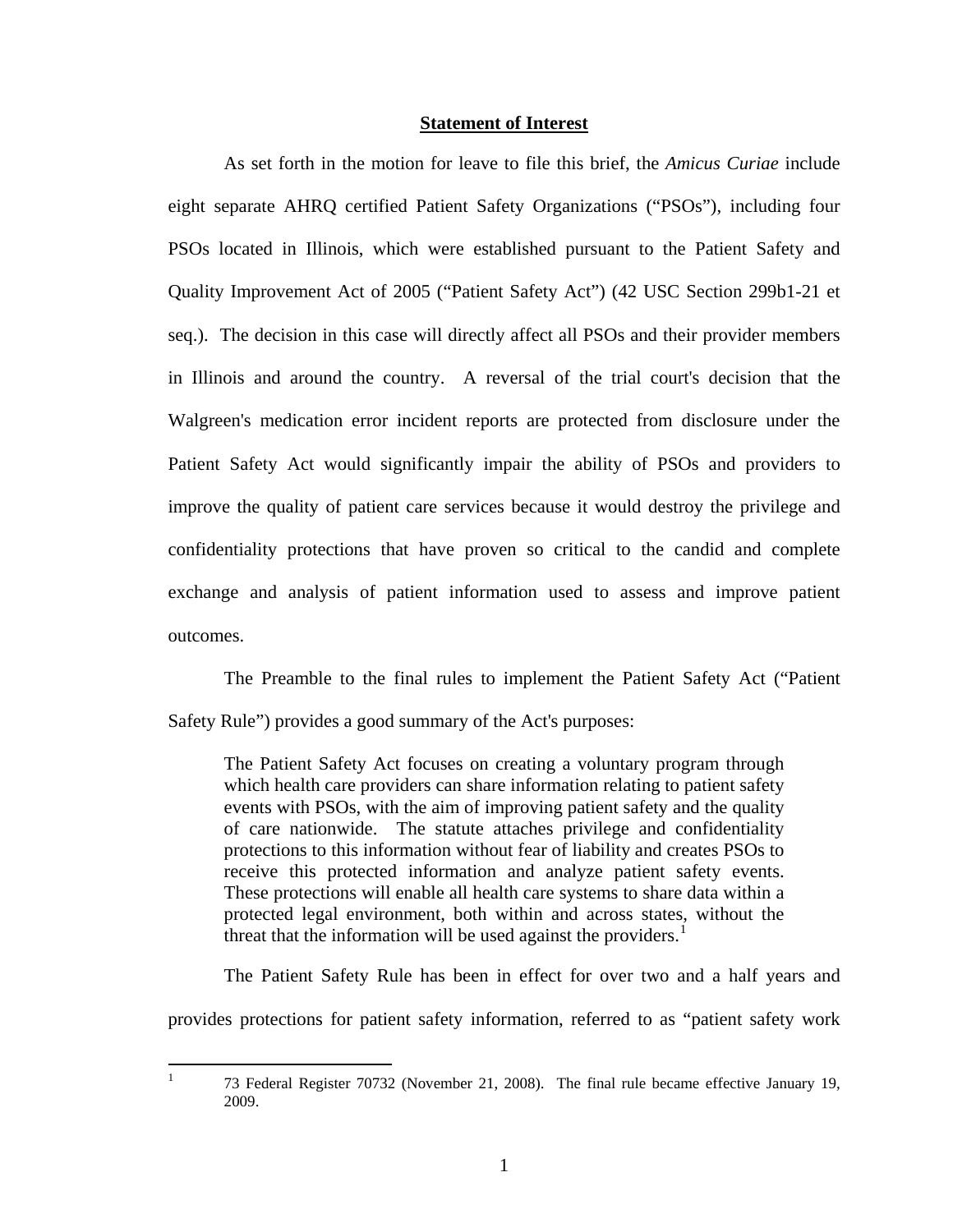product", which are far broader than those granted under most state statutes, including the Illinois Medical Studies Act (735 ILCS 5/8-2101 et seq. (2010)). Yet, many providers remain reluctant to create a PSO or to contract with an existing one for a number of reasons.

First, a provider must expend significant time and expense to establish patient safety procedures and policies, known as a "patient safety evaluation system." Second, there must be a coordinated decision among multiple personnel concerning which patient safety, quality, peer review and risk management information to include in their patient safety evaluation system, for once it is collected and reported to a PSO, the information becomes strictly privileged and confidential under state and federal law. Once protected, it can be used for internal patient safety activities but cannot be disclosed for other purposes, and an impermissible disclosure can result in civil penalties imposed by the Office of Civil Rights. Third, many providers have not previously been covered by a state confidentiality statute and are not familiar with the manner and method of maintaining these protections. Fourth, because the Patient Safety Act and Patient Safety Rule provide broader protections than most existing state laws and have yet to be interpreted by an appellate court, providers fear that efforts to improve patient care and promote organizational learning will be undermined if the Patient Safety Rule is struck down or its protections not upheld in a court of law.

This will be one of the first, if not the first time a state or federal appellate court has addressed the Patient Safety Rule issues identified in this appeal. $^2$  $^2$  The Appellate

<span id="page-4-0"></span> $\frac{1}{2}$  Illinois courts, as well as courts in other jurisdictions, however, have addressed and interpreted state confidentiality protections for peer review materials on numerous occasions Therefore, the confidentiality and privilege protection principles underlying these statutes and their judicial enforcement are not new. See, e.g., Anderson v. Rush Copley Medical Center, 385 Ill. App. 3d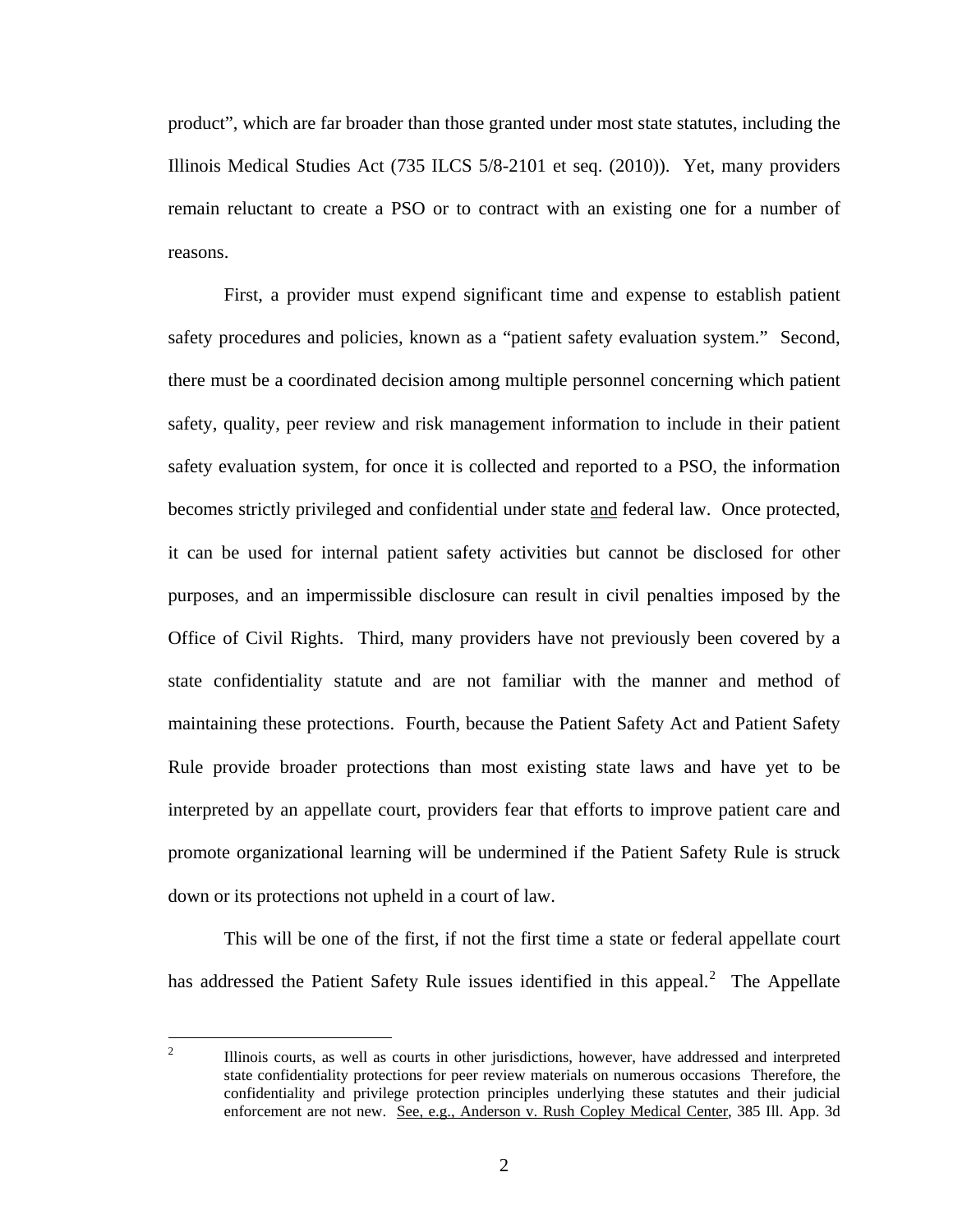Court's decision will not only have a binding and precedential impact on all Illinois health care providers and Illinois-based PSOs, but will likely influence the rulings of state and federal courts around the country as they address similar challenges to the Patient Safety Act.

The PSO's who join in this brief and all other PSOs certified by AHRQ have contracted with thousands of health care providers who can now seek the protections that the Patient Safety Act and Patient Safety Rule provide. While this case involves pharmacies, which are specifically referenced under the Patient Safety Rule, the Amicus PSOs and their respective members represent a broad cross section of covered heath care providers, all of whom will be affected by this Court's decision.<sup>[3](#page-5-0)</sup>

The Amicus PSOs respecfully submit that this brief will assist the Court in understanding how the myriad legal responsibilities placed on providers, as well as the health care reform measures demanded by private and public payors to improve the quality of health care services and reduce costs, make the affirmance of the trial court's decision to protect patient safety information crucial to the success of the patient safety activities of all health care personnel.

#### **Nature of the Case**

Walgreen Company ("Walgreens") was served with three subpoenas by the Department to produce "[a]ll incident reports of medication error" ("medication error reports") relating to three Walgreens pharmacists. Walgreens refused to produce these

<sup>167 (2</sup>d Dist. 2008); Berry v. West Suburban Hospital Medical Center, 338 Ill. App. 3d 49 (1st Dist. 2003).

<span id="page-5-0"></span><sup>3</sup> A provider is broadly defined to include "an individual or entity licensed or otherwise authorized under State law to provide health care services...." Providers include, but are not limited to "[a] hospital, nursing facility, home health agency, hospice program,... ambulatory surgical center, pharmacy...physician,... registered nurse... [and] pharmacist...." (42 U.S.C. Section 299b1-21(8))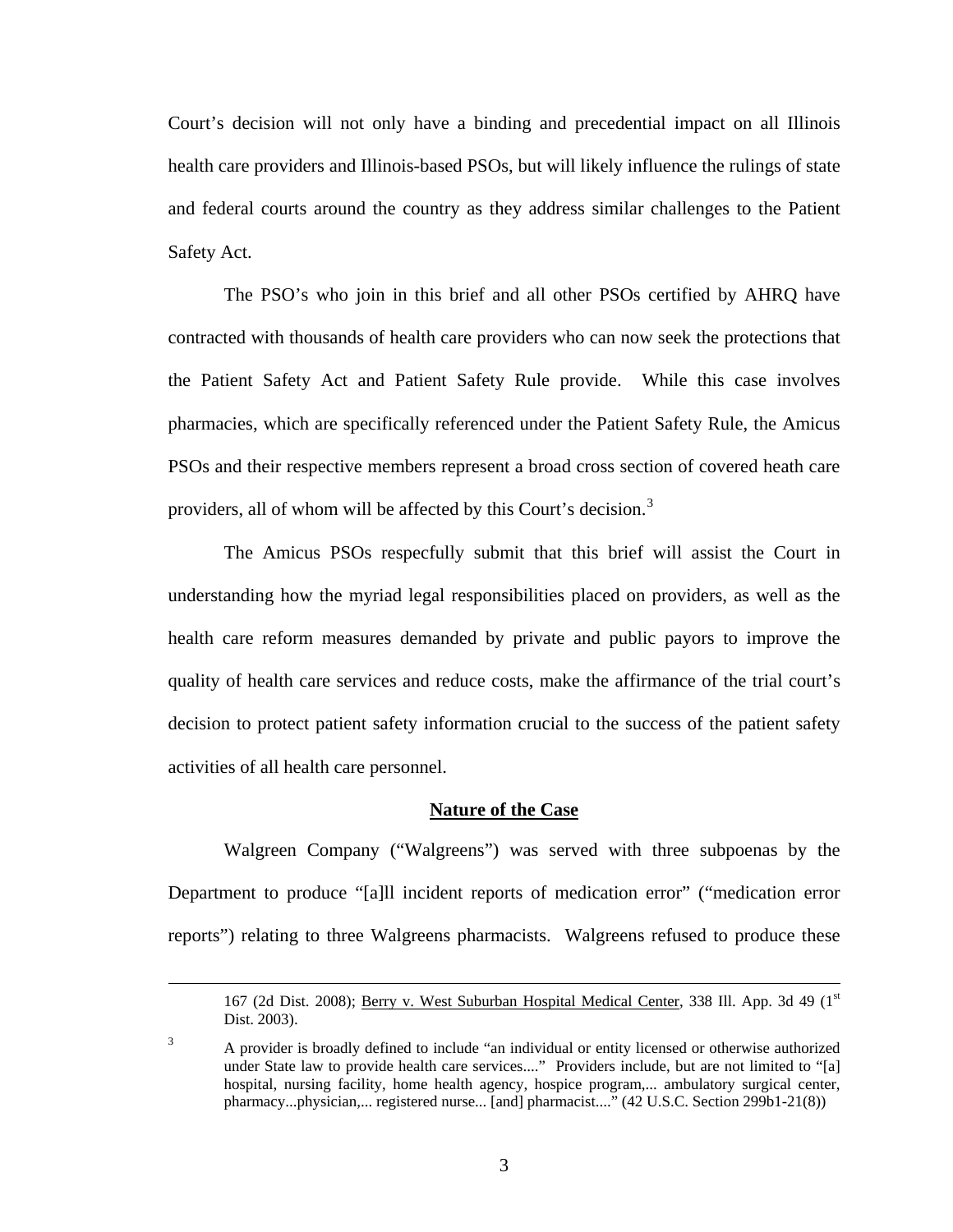<span id="page-6-0"></span>reports on the ground that they were prepared as part of its established patient safety evaluation system, and were collected and transmitted to its patient safety organization, The Patient Safety Research Foundation, Inc. ("PSRF"), pursuant to the Patient Safety Act. Therefore, the medication error reports were strictly privileged and protected from disclosure under the Patient Safety Act and under the Illinois Medical Studies Act (735 ILCS  $5/8-2101$  et seq.  $(2010)$ .<sup>[4](#page-6-1)</sup> The Department filed suit in the Circuit Court of Lake County, Illinois, seeking to enforce the three subpoenas despite these federal and state protections. The trial court granted Walgreens' Motion to Dismiss, holding that the Walgreens medication error reports were privileged and not subject to disclosure. The Department then filed this appeal.

#### **ARGUMENT**

# **I. The Walgreens' Medication Error Reports Subpoenaed by the Department Are Strictly Privileged and Not Subject to Discovery Under the Patient Safety Act.**

### **A. Summary of Arguments**

The Department concedes that the Patient Safety Act governs the disclosure of patient safety work product as defined therein, and this brief will further demonstrate that the Department lacks the authority to force the disclosure of the protected patient work product. The Walgreens medication error reports are precisely the type of information that is protected by the Act, and Walgreens submitted evidence to show that the reports were collected and submitted to the PSO in accordance with the Act, thus maintaining the protection from disclosure. The Department submitted no evidence to support its argument that Walgreens separately maintained other responsive documents that are not

<span id="page-6-1"></span> $\frac{1}{4}$  Because Walgreens is asserting arguments related to the Illinois Medical Studies Act and a number of the Amicus PSOs are not based in Illinois, they do not to address the Illinois Medical Studies Act issue on appeal.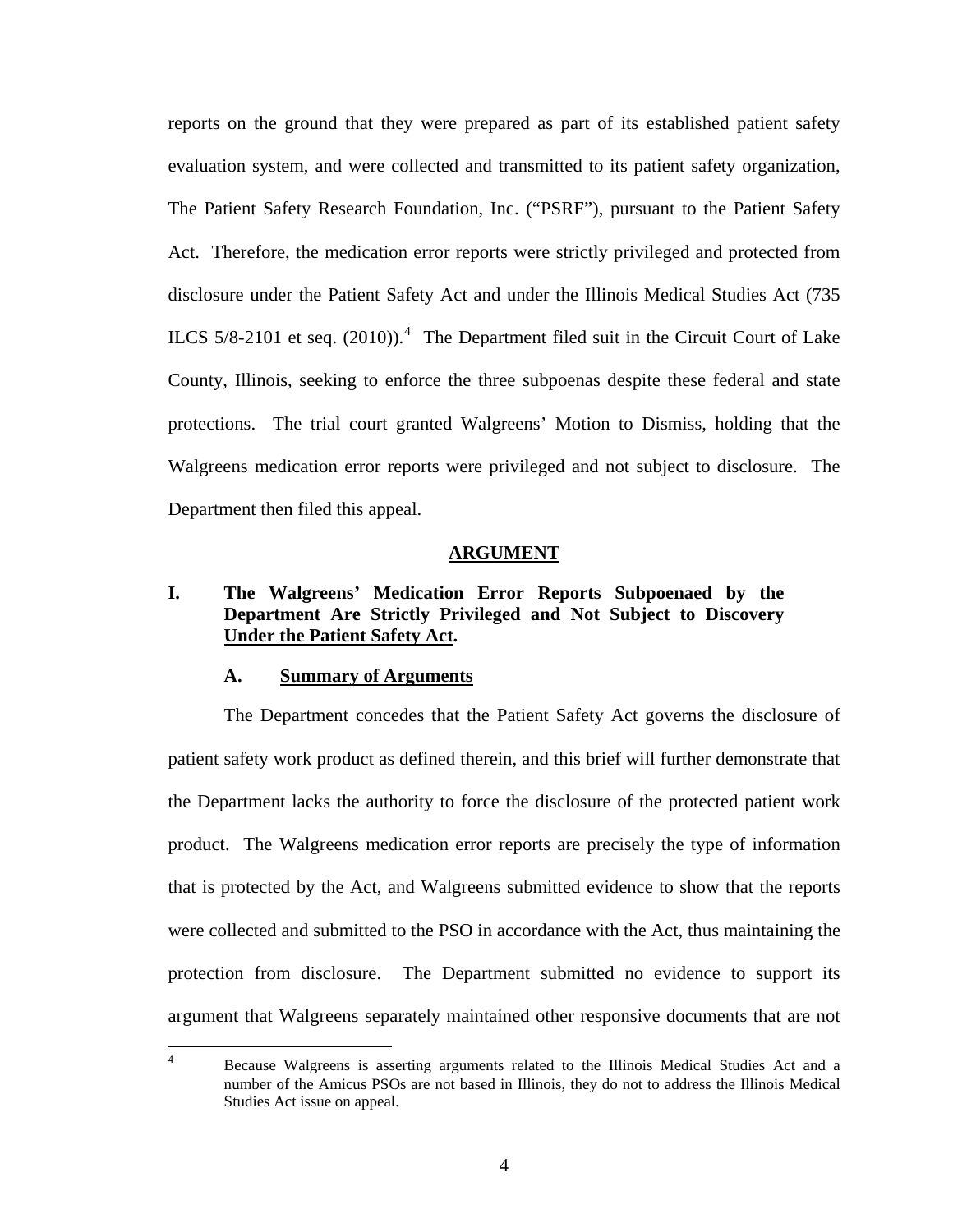<span id="page-7-0"></span>protected by the Patient Safety Act. The Department merely points to *other types* of documents that were produced by Walgreens in an unrelated case, and it is easily shown that those documents have nothing to do with the medication error reports at issue here. Finally, the Department suggests that its subpoenas should not be limited to the language used therein, but instead should be read to include information beyond what was actually requested. The documents that were requested, however, are protected from disclosure under the Patient Safety Act.

### **B. Overview of the Patient Safety Act and Patient Safety Rule**

The Department has have acknowledged that one of the principal motivating factors behind the passage of the Patient Safety Act was a scathing report prepared in 1999 by the Institute of Medicine ("IOM") which estimated that between 44,000 and 98,000 people die every year due to preventable medical errors (Institute of Medicine, "To Err is Human: Building a Safer Health Care System", 1999). The IOM concluded that these deaths mostly were attributable to human error and faulty systems such as treatment administration defects, the failure to provide indicated tests and delays in treatment. These industry-wide problems systematically led caregivers to commit mistakes and to do little to address their causes. (Id. at 49-66.)

In order to help effectively confront these disastrous results, Congress implemented a broad privilege and confidentiality protection to prevent the disclosure of information derived from patient safety activities, because such protections directly facilitate the collection and analysis of necessary data and ensure candid and effective discussions and efforts to improve patient outcomes. Without these protections, such efforts will be adversely affected and patients will suffer. The privilege and

5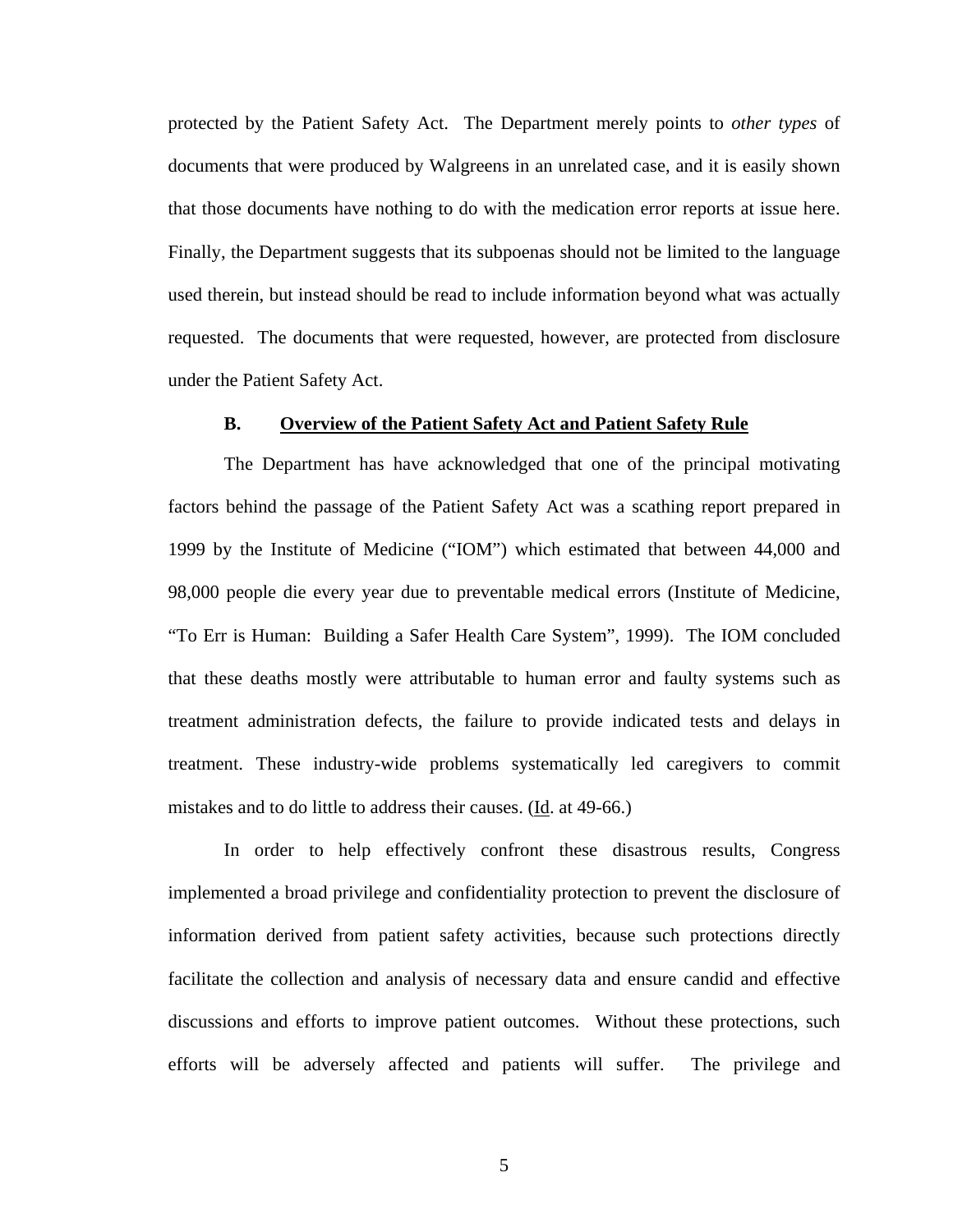confidentiality protection granted under the Patient Safety Act is known as the "Patient

Safety Rule".

The Preamble to the Patient Safety Rule convincingly explains the clear need for

these protections:

As compared to high-risk industries, the health care system is behind in its attention to ensuring basic safety [Citation omitted]. The reasons for this lag are complex and varied. Providers are often reluctant to participate in quality review activities for fear of liability, professional sanctions, or injury to their reputations. Traditional state-based legal protections for such health care quality improvement activities, collectively known as peer review protections, are limited in scope: They do not exist in all States; typically they only apply to peer review in hospitals and do not cover other health care settings, and seldom enable health care systems to pull data or share experience between facilities. If peer review protected information is transmitted outside of an individual hospital, the peer review privilege for that information is generally considered to be waived. This limits the potential for aggregation of a sufficient number of patient safety events to permit the identification of patterns that could suggest the underlying causes of risks and hazards that then can be used to improve patient safety (Volume 73 Federal Register 8113 (February 12, 2008)).

Although the Patient Safety Act was adopted in 2005, the final Patient Safety Rule did not take effect until January 19, 2009. This legislation was adopted at a critical time given the ever-increasing expectations and legal obligations placed on providers through numerous and comprehensive state and federal requirements, detailed accreditation standards, and other legal mandates to monitor, evaluate and track patient outcomes, determine the initial and ongoing qualifications of health-care providers, and conduct various analyses to determine individual and systematic deficiencies. The failure to adhere to these standards can result in loss of licensure<sup>[5](#page-8-0)</sup>, loss of reimbursement and eligibility to treat Medicare and Medicaid patients<sup>[6](#page-8-1)</sup> and loss of accreditation.<sup>[7](#page-8-2)</sup> It can also

<span id="page-8-1"></span>6 42 C.F.R. § 482.

<span id="page-8-2"></span><span id="page-8-0"></span> $5^{\circ}$ <sup>5</sup> See, e.g., Illinois Hospital Licensing Act, 210 ILCS 85/1 et seq. (2010).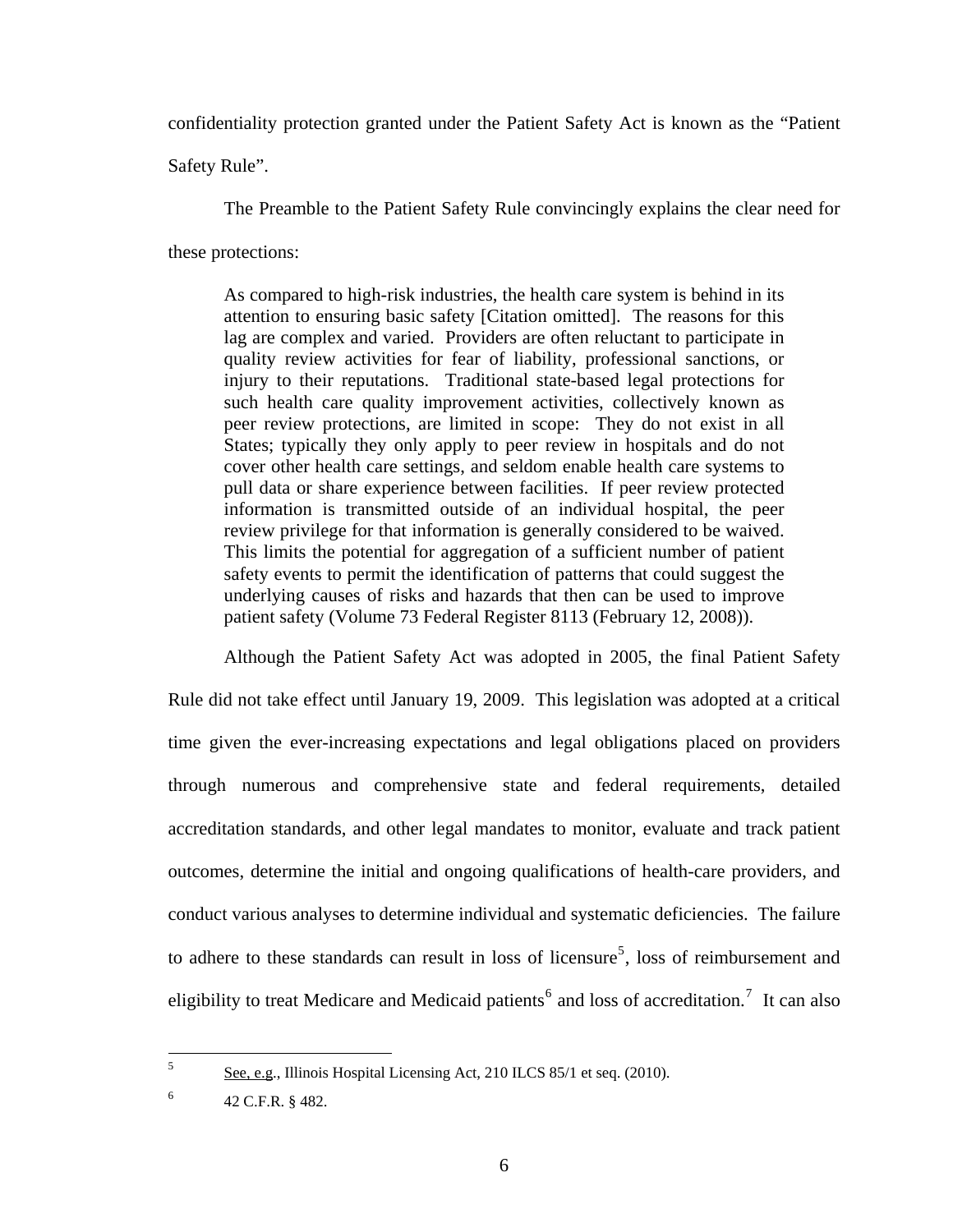<span id="page-9-0"></span>cause increased exposure to professional liability actions under the doctrines of corporate negligence<sup>[8](#page-9-1)</sup> and apparent agency.<sup>[9](#page-9-2)</sup>

# **C. The Patient Safety Act Preempts Conflicting Illinois Law and Provides a Broad Privilege for Patient Safety Work Product.**

As previously discussed, the drafters of the Patient Safety Rule clearly understood that current state confidentiality and privilege statutes are limited in scope with respect to the categories of health care providers covered, as well as the breadth of patient safety activities and information which can be protected from disclosure. In some states, such as Florida, the peer review confidentiality statute was essentially eliminated as a trade off for the adoption of a statutory limitation on compensatory damages in medical malpractice lawsuits. (See discussion on Florida Hospital – Waterman, Inc. v. Buster, 984 So. 2d 478 (Fla. 2008).)

Congress recognized the need to implement more uniform broad protections for all health care providers when it passed the Patient Safety Act, by specifically preempting any state law that would require disclosure of patient safety work product or that does not otherwise provide the same level of protections available under the Patient Safety Rule.

The Department concedes in its brief that the Patient Safety Act provides comprehensive protection for patient safety work product and preempts any conflicting state law:

The Department acknowledges that to the extent the confidentiality provision of the [Patient Safety Act] conflicts with state law allowing the

<span id="page-9-1"></span>

|   | See generally The Joint Commission Comprehensive Accreditation Manual for Hospitals (2011).   |
|---|-----------------------------------------------------------------------------------------------|
| 8 | See, e.g., Darling v. Charleston Community Memorial Hospital, 33 Ill. 2d 326 (1965), Frigo v. |
|   | Silver Cross Hospital and Medical Center, 377 Ill. App. 3d 43 (1st Dist. 2007).               |
|   | $\sim$ $\sim$ $\sim$ $\sim$ $\sim$ $\sim$ $\sim$                                              |

<span id="page-9-2"></span>See, e.g., Spiegelman v. Victory Memorial Hospital 392 Ill. App. 3d 826 (1st Dist. 2009), Churkey v. Rustica, 329 Ill. App. 3d (2nd Dist. 2002).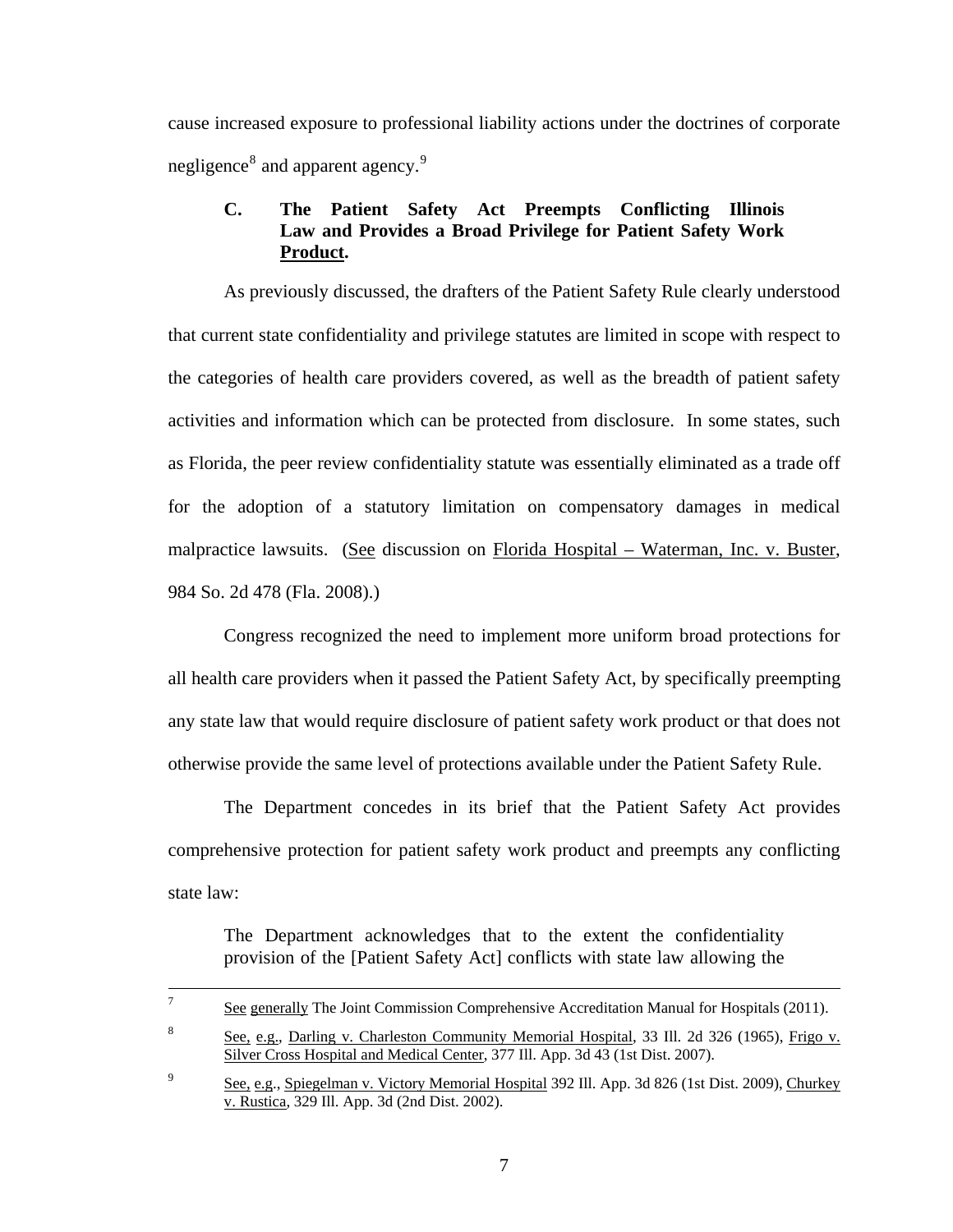Department to subpoena pharmacy records, the Federal law preempts the state law (Appellant's brief at page 24, footnote 5).

Despite this admission, the Department attempts to limit the intended breadth of the

preemption. It is therefore important to examine the scope of protection provided under

the Patient Safety Act.

Privileged and confidential patient safety work product is defined in the Patient

Safety Act as:

any data, reports, records, memoranda, analyses, (such as root cause analyses) or written or oral statements (or copies of any of this material)

(i) which could improve patient safety, healthcare quality, or healthcare outcomes and

> (A) Which are assembled or developed by a provider for reporting to a PSO and are reported to a PSO, which includes information that is documented as within a patient safety evaluation system for reporting to a PSO, and such documentation includes the date of the information entered the patient safety evaluation systems; or

> (B) are developed by a PSO for the conduct of patient safety activity; or

(ii) which identifies or constitutes the deliberations or analyses of, or identify the fact of reporting in pursuant to a patient safety evaluation system (42 U.S.C. Section 299b-21(7) (2010)).

A patient safety evaluation system is defined, in part, as the "collection, management or

analysis of information for reporting to or by a PSO" ( $\underline{Id}$ . at 299b-21(6) (2010)).

Information which qualifies as patient safety work product *is strictly privileged*

*and not subject to a subpoena*. The Patient Safety Act provides:

(a) *Privilege.* Notwithstanding any other provision of the Federal, State, local, or Tribal law and subject to paragraph (c) of this Section and § 3.28 of this subpart, Patient Safety Work Product shall be privileged and shall not be: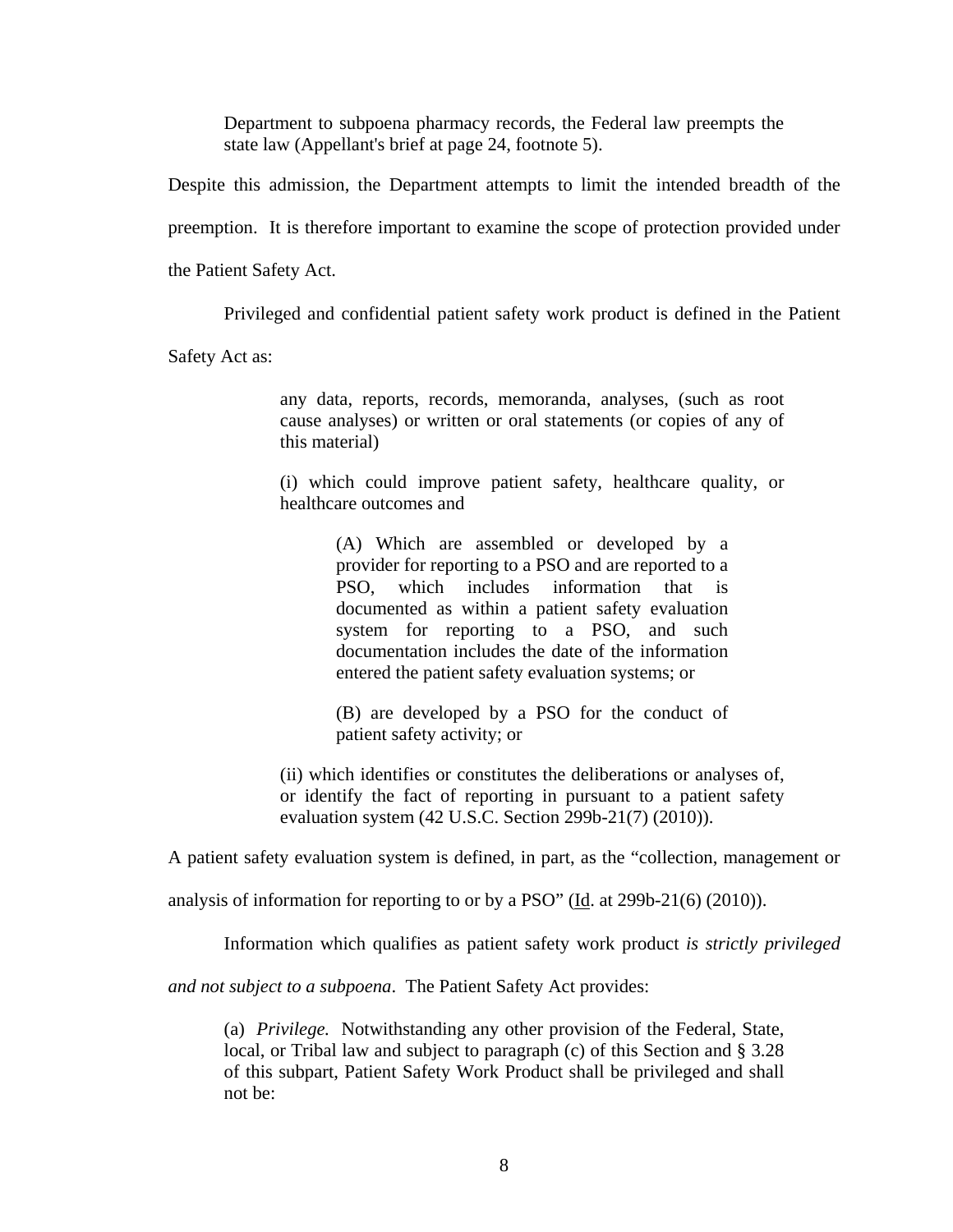(1) Subject to a Federal, State, local, or Tribal, civil, criminal or administrative subpoena or order, including in a Federal, State, local or Tribal, civil, criminal, or administrative subpoena or order, including in a Federal, State, local, or Tribal, civil or administrative proceeding against the provider;

(2) Subject to discovery in connection with the Federal, State, local, or Tribal, civil, criminal or administrative proceeding, including in a Federal, State, local, or Tribal, civil or administrative disciplinary proceeding against the provider;

(3) Subject to disclosure pursuant to section 552 of Title 5, United States Code (commonly known as the Freedom of Information Act), or any other similar Federal, State, local, or Title law;

(4) Admitted as evidence in a Federal, State, local or Tribal governmental civil proceeding, criminal proceeding, administrative rule making proceeding, or administrative adjudicatory proceeding, including any such proceeding against the provider; or

(5) Admitted in a professional disciplinary proceeding of a professional disciplinary body established or specifically authorized under state law (42 U.S.C. Section 299b1-22(a) (20[10](#page-11-0))).<sup>10</sup>

The importance of these protections is reflected in the preamble to the Patient Safety

Rule:

Proposed Subpart C sought to balance key objectives of the Patient Safety Act. First, the proposal sought to address provides concerns about the potential for damage from unauthorized release of information, including the potential for the information to serve as road map for provider liability from negative patient outcomes. It also promoted the sharing of information about adverse patient safety events among providers and PSOs for the purpose of learning from those events to improve patient safety and quality of care. To achieve these objectives, Subpart C [which was not amended and became final], proposed patient safety work product would be privileged and confidential, except in the certain limited circumstances identified by the Patient Safety Act and as needed by the Department to implement and enforce the Patient Safety Act... (73 Federal Register at 70770)... [w]e anticipate that the tribunals, agencies or professional disciplinary bodies before whom the proceedings take place

<span id="page-11-0"></span><sup>10</sup> Certain limited exceptions to these protections are not applicable here, i.e., criminal proceedings; disclosures which are authorized by the provider; where patient safety work product has been fully de-identified; and where disclosure is necessary to implement enforcement procedures by the secretary of CMS. Id. at Section 299b1-22(c) (2010).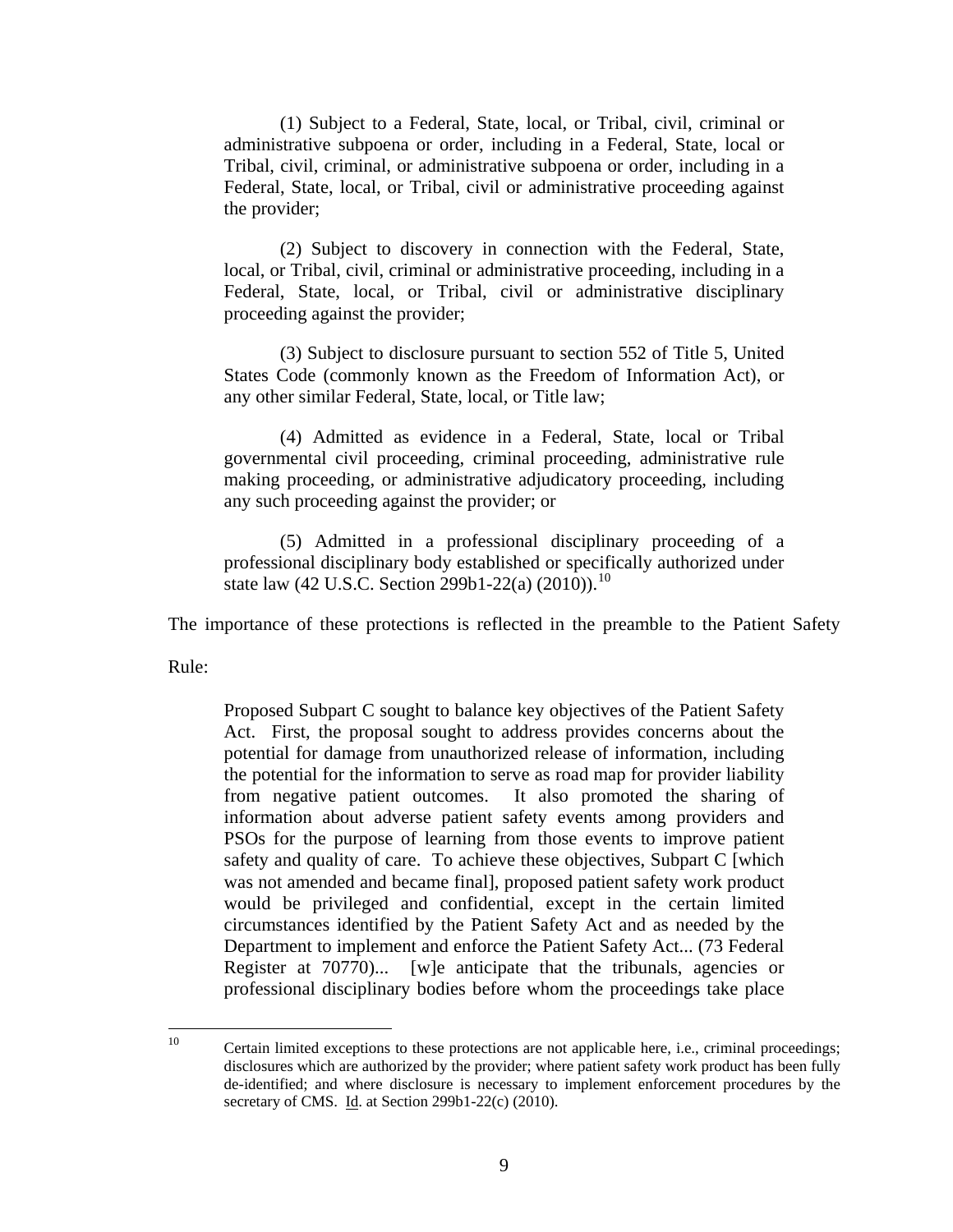<span id="page-12-0"></span>and before which patient safety work product is sought would adjudicate the application of the privilege protections of the Patient Safety Act [and that] the privileged protections will be enforced through the court systems....(73 Federal Register at 70771).

On the subject of Preemption, the Preamble specifically states:

While the Patient Safety Act does not preempt state laws that require providers to report information that is not patient safety work product, a state may not require that patient safety work product be disclosed (Id. at 70743, 70744). (Emphasis added).

Furthermore, in response to comments and questions concerning preemption, AHRQ and

OCR stated that:

Thus, the patient safety work product protections provided under the [Patient Safety Act] generally preempt state or other laws that would permit or require disclosures of information contained within patient safety work product. However, state laws that provide for greater protection of patient safety work product are not preempted and continue to apply (Id. at 70774).

In summary, the Patient Safety Rule preempts conflicting state law and

specifically bars the Department's effort to force disclosure of Walgreens' medication

error reports because they constitute protected patient safety work product.

### **D. The Department's Additional Arguments that Walgreens' Medication Error Reports Are Not Protected Patient Safety Work Product Misinterpret the Patient Safety Rule.**

To circumvent the Patient Safety Act, the Department claims that its subpoena

encompassed a broader set of documents that are not protected patient safety information.

The subpoena, however, only seeks reports concerning "incidents of medication error."

The evidence presented by Walgreens in its Motion to Dismiss under Section 2-619 of

the Code establishes that its medication error reports were collected as part of Walgreens'

patient safety evaluation system and reported to The Patient Safety Research Foundation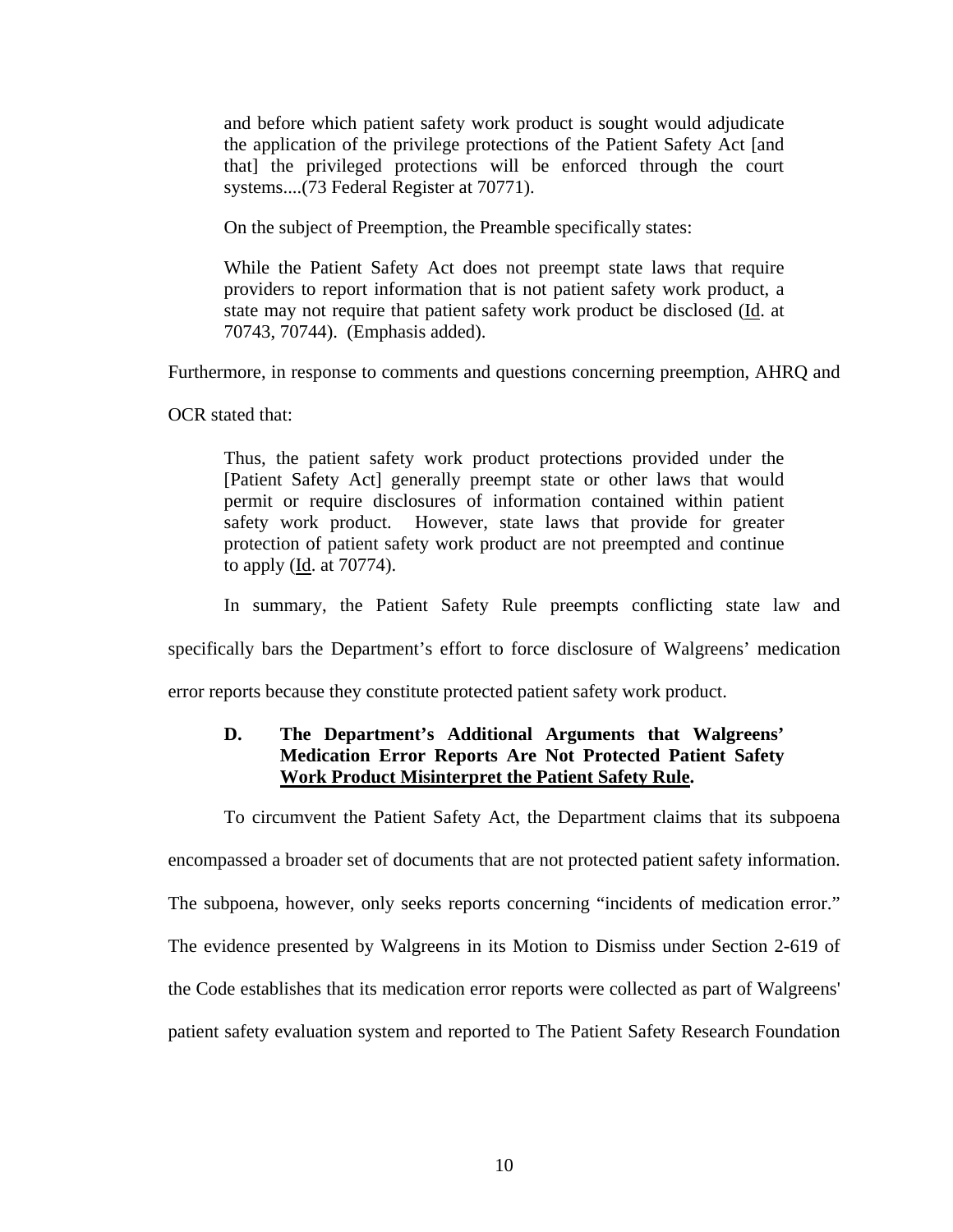pursuant to the Patient Safety Act. This is precisely the type of information and activity that the Patient Safety Act protects.

The Department next contends that Walgreens failed to show that the medication error reports, which are collected in the STARS reporting system, were "not created or used for any purpose other than reporting to a PSO" (Appellant's Brief at page 27). While the Department accurately notes that information "that is collected, maintained, or developed separately, or exists separately, from a patient safety evaluation system" is not considered protected safety work product (Notice of Proposed Rule at 73 Federal Reporter at 8123, February 12, 2008), this rule has no application to this case. Walgreens' affidavits establish that (1) the STARS reports containing the subpoenaed medication error reports were collected as part of its patient safety evaluation system and transmitted to The Patient Safety Research Foundation; (2) Walgreens has no medication error reports beyond what is collected in the STARS system and reported to The Patient Safety Research Foundation; and (3) there are no such reports collected or maintained separately from the STARS reporting system. On these points, Ms. Hansen, Walgreens' Vice President, Pharmacy Services at Walgreens, certified that:

\* \* \*

- 2. Walgreen's does not create, maintain, or otherwise have in its possession incident reports pertaining to medication error other than the STARS reports referenced in my original affidavit. There are no other incident reports pertaining to medication error that are collected or maintained separately from the STARS reporting system.
- 3. As previously stated, STARS reports generated by Walgreens pharmacies in Illinois are maintained for one year from the date they are reported to the Patient Safety Research Foundation, Inc. ("PSRF"). All existing STARS reports that are responsive to the Department's subpoena were reported to PSRF after the date of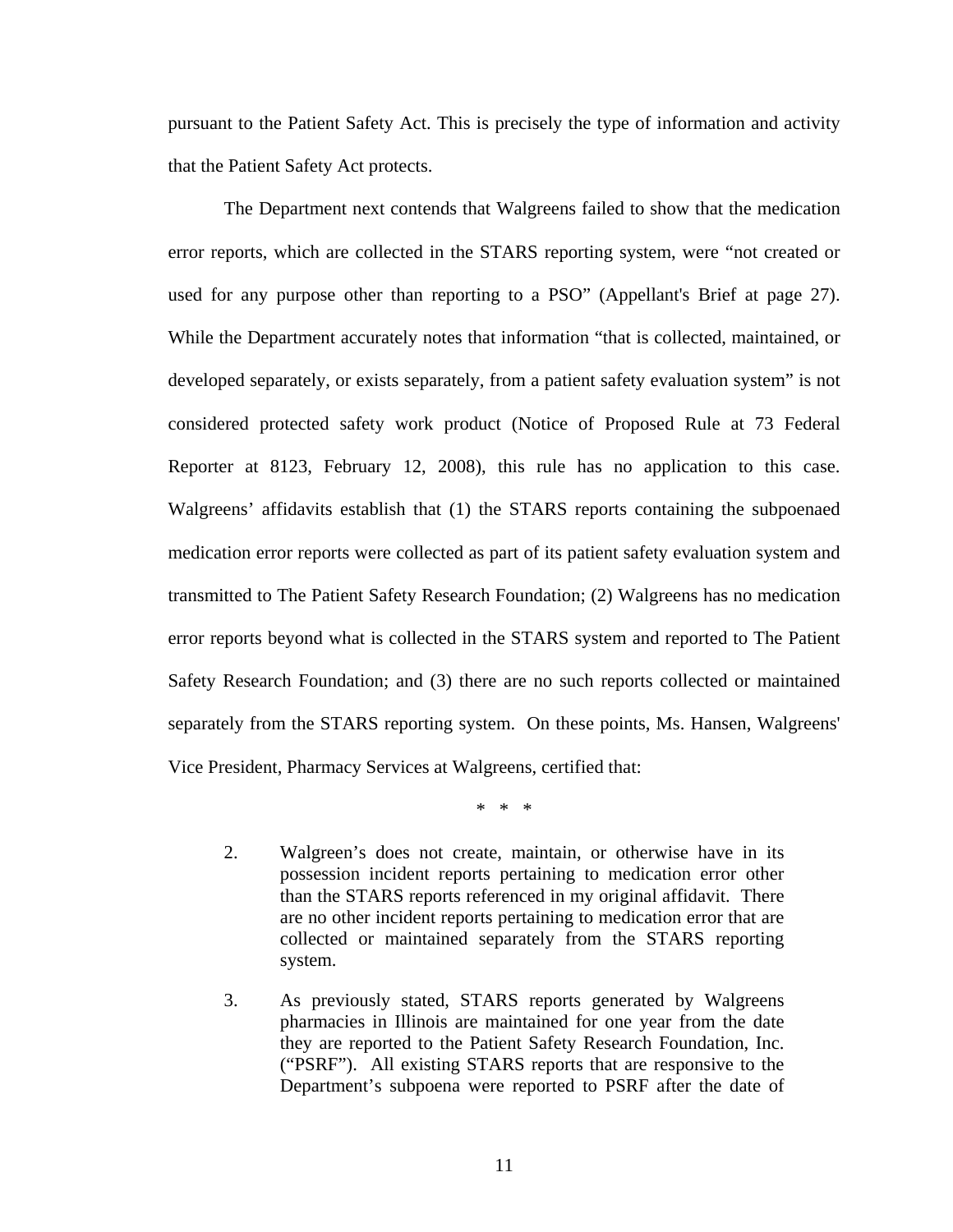certification (January 9, 2009) (See Supplemental Affidavit of Suzanne Hansen at A21 of Appellant's Brief).

The Department argues that Walgreens has not definitively proven that there are no other incident reports maintained outside of its patient safety evaluation system and that the STARS reports are used for other purposes and are therefore not protected under the Patient Safety Rule. The Department, however, submitted no competent evidence to rebut Ms. Hansen's sworn statements, and mere allegations and speculation are insufficient to defeat a Section 2-619 motion that is supported by competent evidence.  $\frac{11}{1}$  $\frac{11}{1}$  $\frac{11}{1}$ 

The preamble to the final Patient Safety Rule also specifically states that while documentation of the patient safety evaluation system and what is considered patient safety work product may be useful for different purposes, AHRQ concluded that "we have not modified the proposed decision *to not require documentation*" (See Supplemental Affidavit of Suzanne Hansen at A21 of Appellant's Brief). According to AHRQ, a patient safety evaluation system does not need to be documented because it "exists whenever a provider engages in patient safety activities for the purpose of reporting to a PSO or a PSO engages in these activities with respect to information for patient safety purposes" (Id.).

The Department also asserts that if information is not "quarantined" in the Walgreens' patient safety evaluation system, or if it somehow appears in an employee's personnel file then it is not protected. (Appellant's Brief at page 28.) This ignores the clear language of the Patient Safety Rule. While patient safety work product must be used in a manner consistent with efforts to improve patient care, it need not be

<span id="page-14-0"></span> $11\,$ 11 The Patient Safety Research Foundation "analyzes the information contained within the STARS reports to improve the quality of the prescription dispensing process." (Notice of Proposed Rule at 73 Federal Reporter at 8123, February 12, 2008.)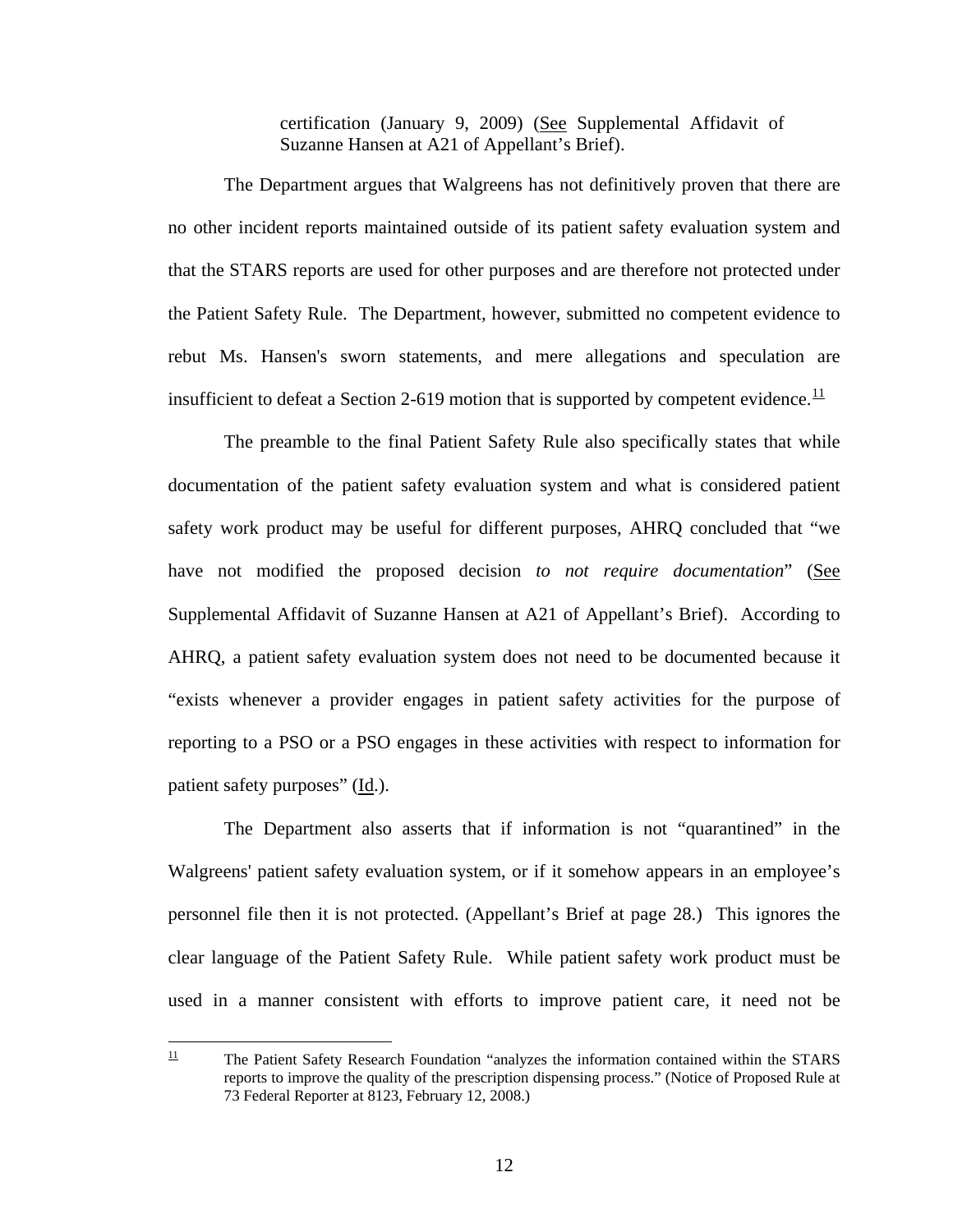quarantined. In fact, the expectation is that medication error reports and other protected patient safety information will be analyzed, evaluated and discussed by and among employers and employees and the PSO so that the cause of an adverse patient event is better understood and future problems avoided. To prohibit the use of such information by and between a provider, its employees, consultants and others within Walgreens and The Patient Safety Research Foundation would completely undermine the intended purpose of the Patient Safety Act. Disclosure of patient safety work product for patient safety activities is specifically authorized under the Patient Safety Rule for, among other things, internal uses and business operations as well as between a provider and the PSO. (See Section 3.206(b)(4)). Thus, the Department's argument that patient safety work product must be quarantined to remain protected must fail.

The Department has presented no evidence to support its suggestion that Walgreens has disseminated the information beyond the bounds set by the Patient Safety Act. But, even if the STARS report had been placed in an employment file, this would be permissible under the Patient Safety Rule because the expectation is that the reports would lead to a pro-active learning opportunity for a pharmacist. Moreover, the Patient Safety Rule specifically provides that once a document is protected as patient safety work product, such as the STARS report, the protection cannot be waived (Section 3.208(a)).

Lastly, the Department argues that Walgreens must have responsive documents or information that is not protected by the Patient Safety Rule because in the case of Lindsay v. Walgreen Co., (No. 08- C-3547 (N.D. Ill. Aug. 19, 2009)), which involved an age discrimination complaint brought by a former Walgreens employee who was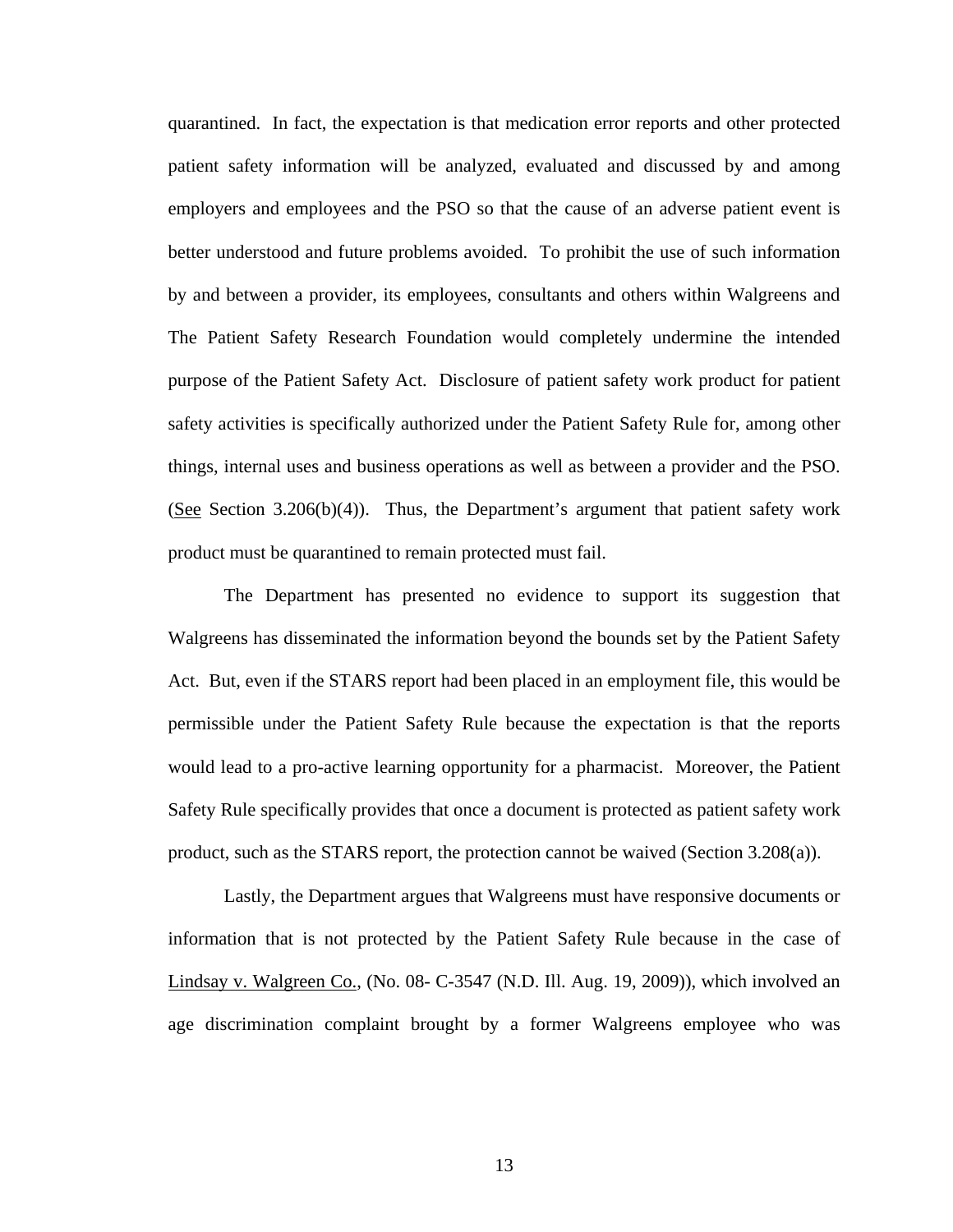<span id="page-16-0"></span>terminated for poor performance, Walgreens introduced into evidence certain documents that detailed Ms. Lindsay's various performance problems, including medication errors.

This argument is misplaced. First, the documents produced in the Lindsay case were prepared in 2006, three years before The Patient Safety Research Foundation became certified in 2009. Second, even if Walgreens retained the documents produced in the Lindsay case until August 2009, there is no evidence that Walgreens still continues to maintain such reports for any of its employees, much less the three pharmacists in question. Third, the subpoena issued by the Department in this case requested only medication error reports, and not the types of documents introduced by Walgreens in the Lindsay case. Fourth, the affidavit of Suzanne Hansen specifically states that the only medication error reports Walgreens collects are the STARS reporting forms. (Id.) These reports were collected and reported to PSRF as part of Walgreens patient safety evaluation system, and are therefore privileged and protected patient safety work product. $^{12}$  $^{12}$  $^{12}$ 

### **II. Other Recent Health Care Legislation Bolsters The Need To Protect Patient Safety Information Such As The Medication Error Reports.**

Health care services are unlikely to improve, and rapidly escalating costs are unlikely to be contained, unless all providers are able to engage in privileged and confidential analyses, debates and discussions designed to identify and remedy the causes of adverse patient outcomes *without* the "fear of liability, professional sanctions, or injury to their reputations." (73 Federal Register 70732 (November 21, 2008).) The Patient

<span id="page-16-1"></span> $12$ 12 The Patient Safety Rule also contains a very detailed enforcement program to monitor compliance and to investigate complaints that violations of the confidentiality provisions have occurred, and includes extensive procedures which govern the administrative hearing procedures A confirmed violation can lead to the imposition of a civil monetary penalty. These provisions reflect the seriousness and importance that Congress placed on keeping patient safety work product protected.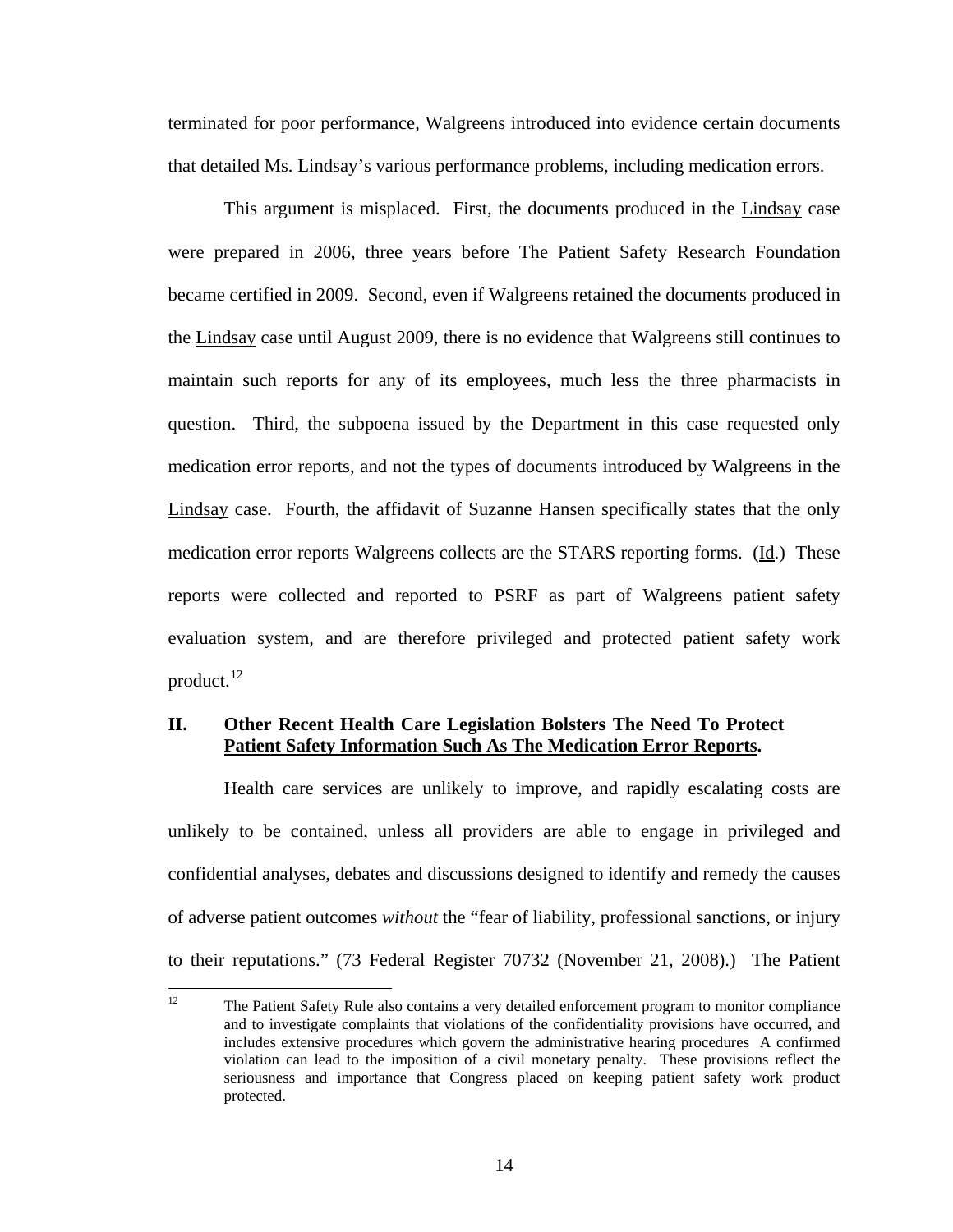Safety Act and the Patient Safety Rule provide the needed protections for patient safety information and are thus key elements in the effort to achieve quality outcomes and reduce costs, to meet the high expectations of patients and their families, and to comply with all legal obligations imposed on providers.

The importance of enforcing these protections is further demonstrated by recent health care reform legislation, such as the Patient Protection and Affordable Care Act ("Affordable Care Act"). This legislation represents the federal government's comprehensive mandate to expand health coverage and consumer choice for all citizens, enhance access to fundamental and necessary health care services and, most importantly, improve the quality and efficiency of these services. (42 U.S.C. Section 18001 et seq. (2011).) The Affordable Care Act is just one of the many examples of payors, be they private or public, requiring providers to improve care through the achievement of established quality benchmarks, as a condition of reimbursement.<sup>[13](#page-17-0)</sup>

Congress has determined that the need to protect information used in a provider's patient safety evaluation system, so as to encourage and promote comprehensive patient safety activities, improve care and reduce adverse events, outweighs the Department's

<span id="page-17-0"></span><sup>13</sup> Under the Affordable Care Act, participating providers are expected to participate in a CMS certified accountable care organization ("ACO") in order to provide the complete continuum of health care services to an assigned Medicare patient organization. There are sixty-five quality measures set forth in the proposed ACO rules. These include, for example, whether appropriate discharge instructions have been given to patients who suffered heart failure or whether a certain drug was given to a patient suffering a heart attack within ninety minutes of their arrival to a hospital. To track and report on whether these measures and standards are achieved, providers will need to expand their existing quality assurance, performance improvement, risk management and peer review policies, treatment procedures and systems. These efforts, in turn, will generate a significant volume of highly sensitive patient safety information, much of which can be protected under the Patient Safety Act. ACOs, in fact, will be obligated to participate in PSOs when negotiating with the state insurance exchanges that are being set up to cover individuals and small employer groups.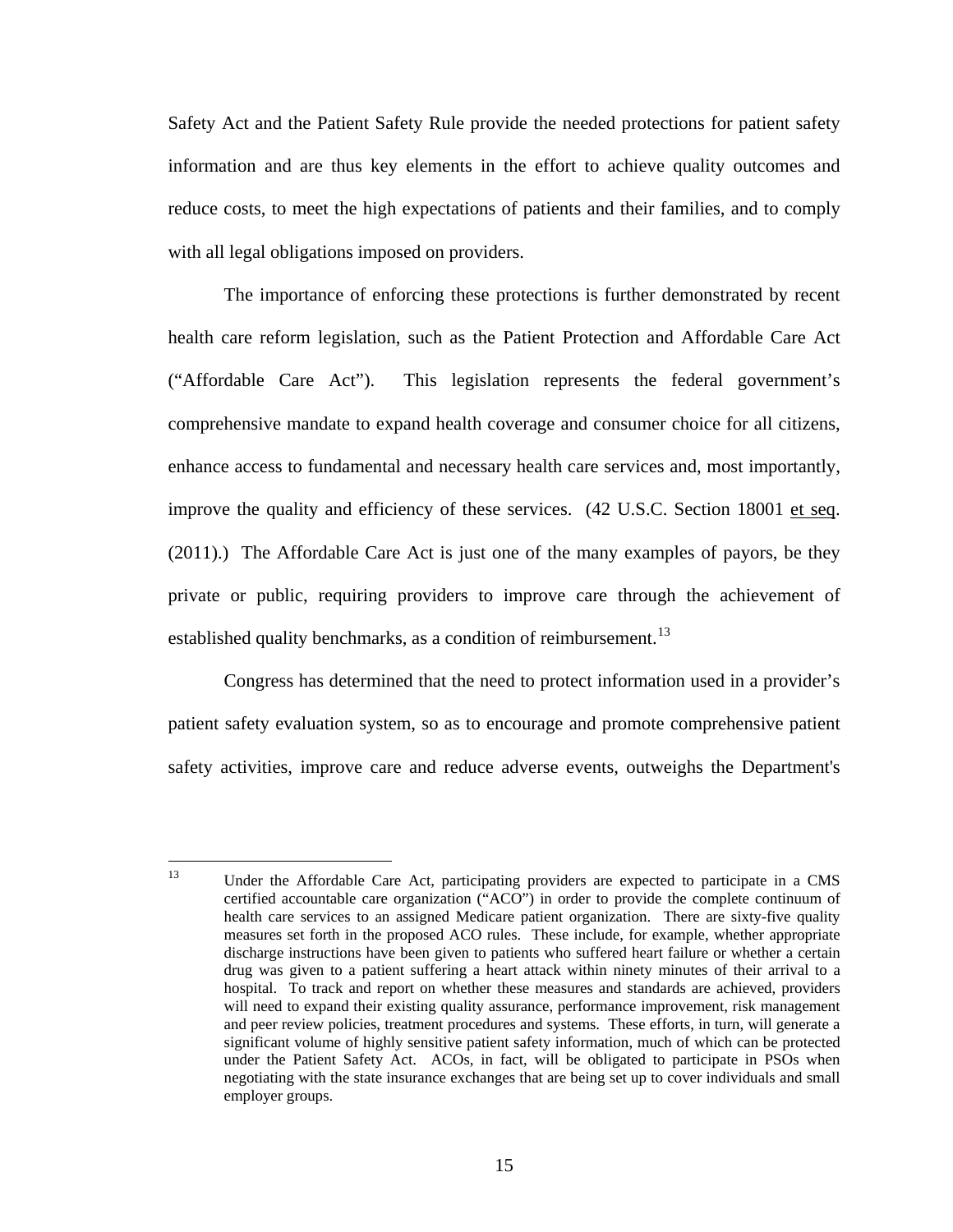desire to subpoena Walgreens' medication error incident reports. The Patient Safety Rule covers and protects all providers and PSOs who take advantage of the Rule.

The PSOs who join in this Amicus brief, as well as all other PSOs and their participating providers, will be affected by the ruling of this Court. A decision that does not hold that the Patient Safety Rule preempts conflicting state laws, or which determines that the scope of protection does not extend to the STARS reports collected within Walgreens' patient safety evaluation system, will seriously undermine provider efforts to improve health care services.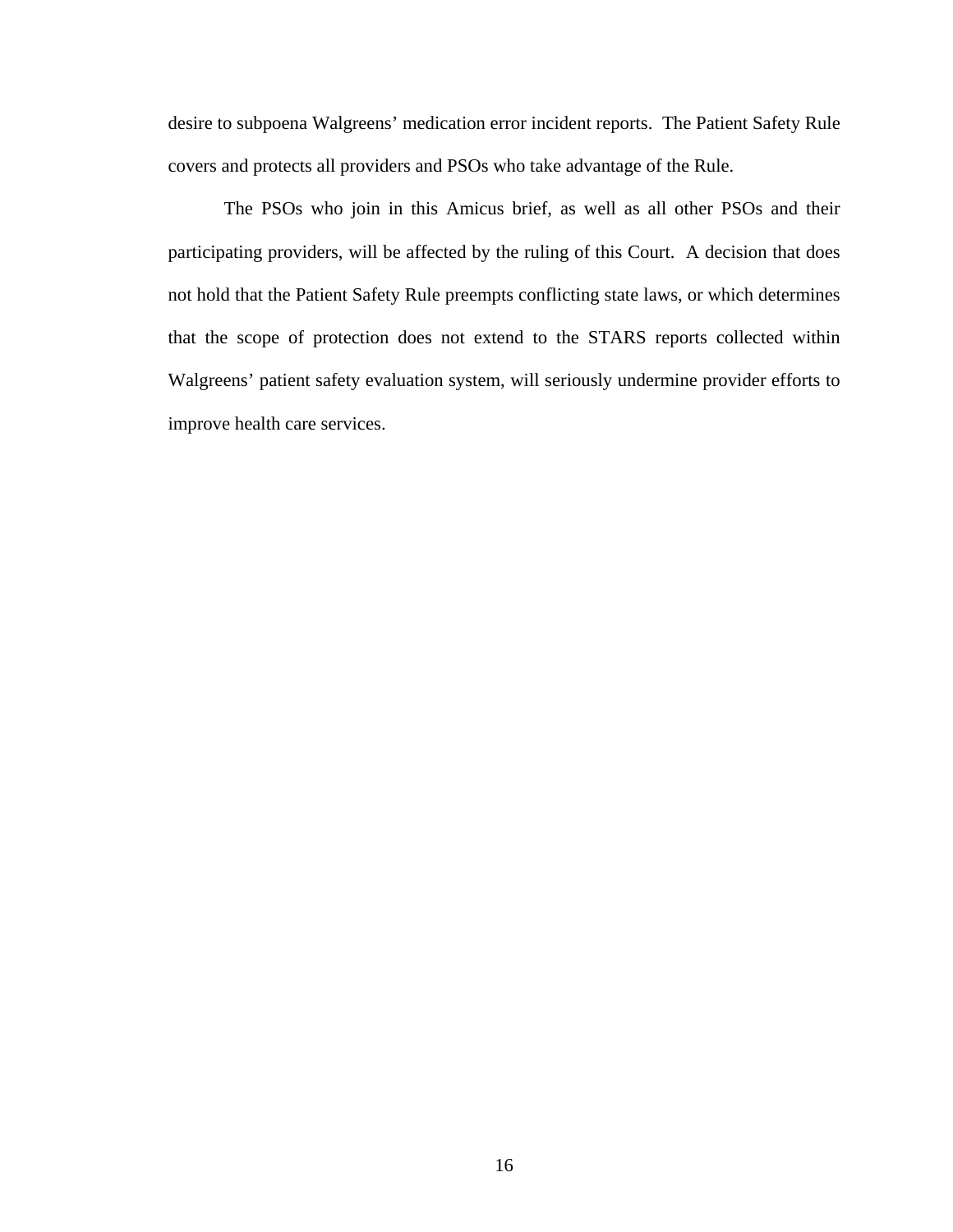### **Conclusion**

For all of the foregoing reasons, this Court should affirm the trial court's decision.

Date: September 16, 2011

Respectfully submitted,

By:

One of the Attorneys for Amicus Curiae Clarity PSO, Society for Vascular Surgery Patient Safety Organization, The Midwest Alliance for Patient Safety, UHC Performance Improvement PSO, NC Center for Hospital Quality & Patient Safety, MHA Patient Safety Organization, California Hospital Patient Safety Organization, and Child Health Patient Safety Organization, Inc.

Michael R. Callahan James W. Hutchison **KATTEN MUCHIN ROSENMAN LLP**  525 West Monroe Street Chicago, Illinois 60661 Tele: (312) 902-5200 Fax: (312) 902-1061 Firm ID 41832